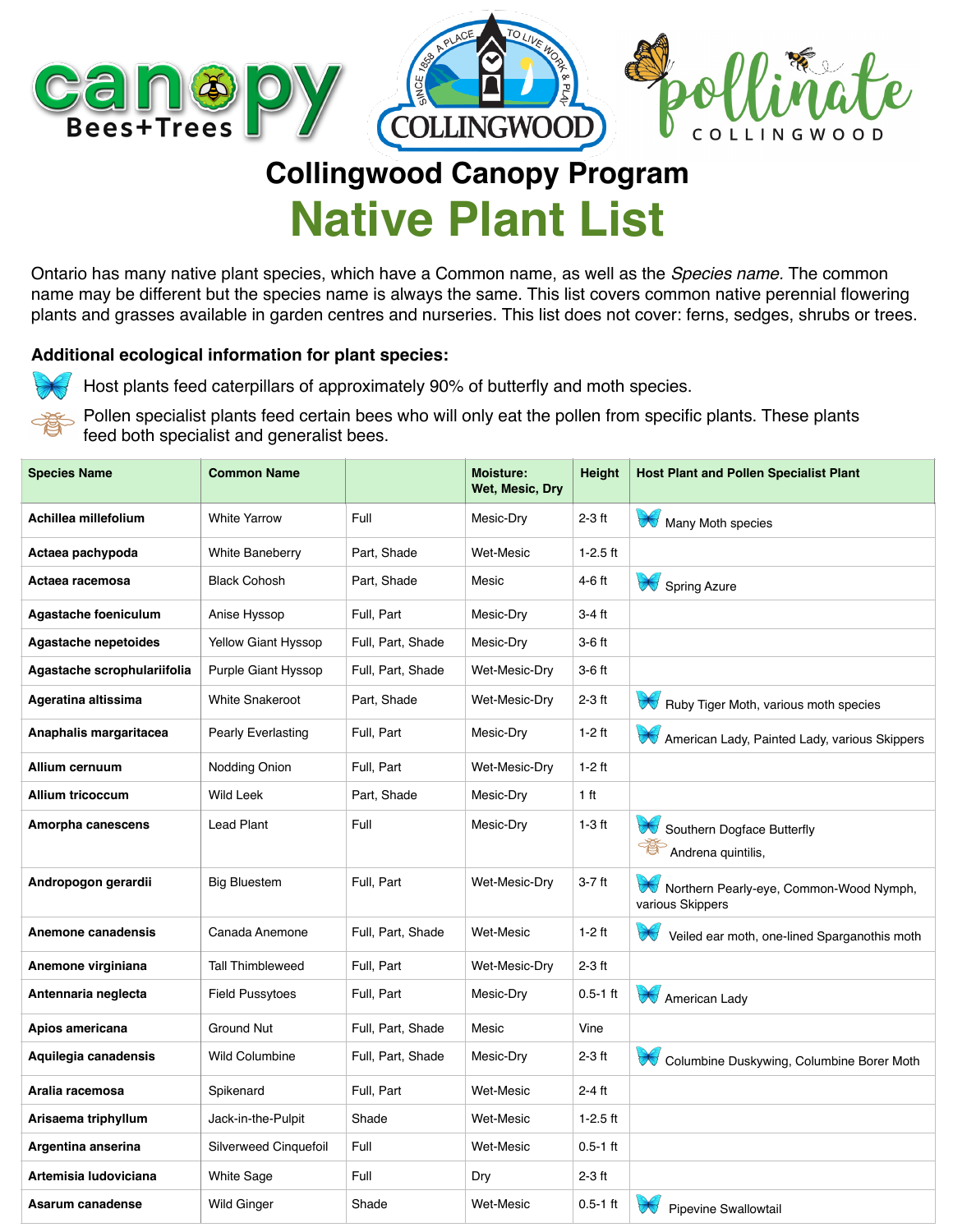| <b>Species Name</b>               | <b>Common Name</b>         | Sun: Full, Part,<br><b>Shade</b> | <b>Moisture:</b><br>Wet, Mesic, Dry | <b>Height</b> | <b>Host Plant and Pollen Specialist Plant</b>                                                                                |
|-----------------------------------|----------------------------|----------------------------------|-------------------------------------|---------------|------------------------------------------------------------------------------------------------------------------------------|
| Asclepias incarnata               | Rose Milkweed              | Full. Part                       | <b>Wet-Mesic</b>                    | $2-4$ ft      | <b>AND</b><br>Monarch Butterfly                                                                                              |
| Asclepias syriaca                 | Common Milkweed            | Full, Part                       | Mesic-Dry                           | 3-5 ft        | Monarch Butterfly                                                                                                            |
| Asclepias tuberosa                | Butterflyweed              | Full, Part                       | Mesic-Dry                           | $1-3$ ft      | Monarch Butterfly                                                                                                            |
| Asclepias verticillata            | <b>Whorled Milkweed</b>    | Full, Part                       | Mesic-Dry                           | $1-3$ ft      | Monarch Butterfly                                                                                                            |
| Astragalus canadensis             | Canada Milk Vetch          | Full, Part                       | Wet-Mesic-Drv                       | $1-3.5$ ft    | $\sqrt{2}$<br>Western Tailed Blue, Clouded Sulphur                                                                           |
| <b>Baptisia australis</b>         | Blue Wild Indigo           | Full, Part                       | Mesic-Dry                           | $3-4$ ft      | $\sigma$<br>Wild Indigo Duskywing                                                                                            |
| Bouteloua curtipendula            | Side Oats Grama            | Full                             | Mesic-Dry                           | 2 ft          | $\bigotimes$<br>Leonard's Skipper                                                                                            |
| Caltha palustris                  | Marsh Marigold             | Full, Part, Shade                | Wet                                 | 1 ft          |                                                                                                                              |
| Campanula americana               | <b>Tall Bellflower</b>     | Part, Shade                      | <b>Wet-Mesic</b>                    | $2-5$ ft      | Colletes brevicornis, Megachile campanulae                                                                                   |
| Campanula rotundifolia            | Harebell                   | Full, Part                       | Mesic-Drv                           | $1 - 1.5$ ft  | 食<br>Colletes brevicornis                                                                                                    |
| <b>Caulophyllum thalictroides</b> | <b>Blue Cohosh</b>         | Shade                            | <b>Wet-Mesic</b>                    | $1-3$ ft      | $\forall$<br><b>Black-patched Clepsis Moth</b>                                                                               |
| Chelone glabra                    | Turtlehead                 | Full, Part                       | <b>Wet-Mesic</b>                    | $2-4$ ft      | $\forall$<br><b>Baltimore Checkerspot</b>                                                                                    |
| Clematis virginiana               | <b>Virgins Bower</b>       | Full, Part, Shade                | <b>Wet-Mesic</b>                    | Vine          | V.J<br>Brown Bark Carpet Moth, Spotted Thyris                                                                                |
| Coreopsis lanceolata              | Lance-leaf Coreopsis       | Full                             | Mesic-Dry                           | $1-2$ ft      | $\forall$<br>Wavy-lined Emerald, Common Tan Wave                                                                             |
| Coreopsis grandiflora             | Large-flowered<br>Tickseed | Full, Part                       | Mesic-Dry                           | 2 ft          | Wavy-lined Emerald M. coreopsis                                                                                              |
| <b>Coreopsis tripteris</b>        | <b>Tall Coreopsis</b>      | Full                             | Mesic-Dry                           | 3-8 ft        | Wavy-lined Emerald, Common Tan Wave                                                                                          |
| Cornus canadensis                 | Bunchberry                 | Shade                            | <b>Wet-Mesic</b>                    | 6-12 in       | Eastern Pine Elfin, American Copper                                                                                          |
| Dalea purpurea                    | Purple Prairie Clover      |                                  |                                     |               | Dogface Sulphur<br>Pollen specialist to 4 bees                                                                               |
| Desmodium canadense               | Showy Tick Trefoil         | Full, Part                       | Mesic-Dry                           | 3-6 ft        | Eastern Tailed Blue, Gray Hairstreak<br>Northern Cloudywing butterfly                                                        |
| Echinacea pallida                 | Pale Purple Coneflower     | Full                             | Mesic-Dry                           | $2.5-3$ ft    | <b>AV</b><br>Silvery Checkerspot Butterfly, Wavy-Lined<br>Emerald and Common Eupithecia Moths<br>春<br>Andrea helianthiformis |
| Echinacea purpurea                | <b>Purple Coneflower</b>   | Full, Part                       | Mesic-Dry                           | $3-4$ ft      | $\sigma$<br>Silvery Checkerspot Butterfly, Wavy-Lined<br>Emerald and Common Eupithecia Moths                                 |
| <b>Elymus canadensis</b>          | Canada Wild Rye            | Full, Part                       | Mesic-Dry                           | $3-5$ ft      | False Wainscot Moth, Various moth species                                                                                    |
| Epilobium angustifolium           | Fireweed                   | Full, Part                       | Wet-Mesic-Dry                       | $2-5$ ft      | $\bigtriangledown$<br>White-lined Sphinx, Bedstraw Hawkmoth                                                                  |
| <b>Erigeron pulchellus</b>        | Robin's Plantain           | Full, Part                       | Mesic-Dry                           | $1-2$ ft      | $\bigtriangledown$<br>Lynx Flower, Wavy-Lined Emerald Moth                                                                   |
| Eupatorium perfoliatum            | Common Boneset             | Full, Part                       | <b>Wet-Mesic</b>                    | $2-4$ ft      | Clymene, Three-Lined, Boneset Borer Moths<br>Andrea hirticincta, A. nubecula                                                 |
| Eurybia divaricata                | Wood Aster                 | Part, Shade                      | Mesic-Dry                           | $1-2$ ft      |                                                                                                                              |
| Eurybia macrophylla               | Large-leaved Aster         | Part, Shade                      | Mesic-Dry                           | $1-2$ ft      | Silvery Checkerspot, Pearl Crescent,<br>Goldenrod Hooded Owlet<br>香<br>Pollen specialist to 5 bees                           |
| Euthamia graminifolia             | Flat-topped Goldenrod      | Full                             | Wet-Mesic-Dry                       | $2-4$ ft      | various Moth species                                                                                                         |
| Eutrochium maculatum              | Spotted Joe Pye Weed       | Full, Part                       | <b>Wet-Mesic</b>                    | $3-5$ ft      | Three-Lined Flower Moth, Ruby Tiger Moth                                                                                     |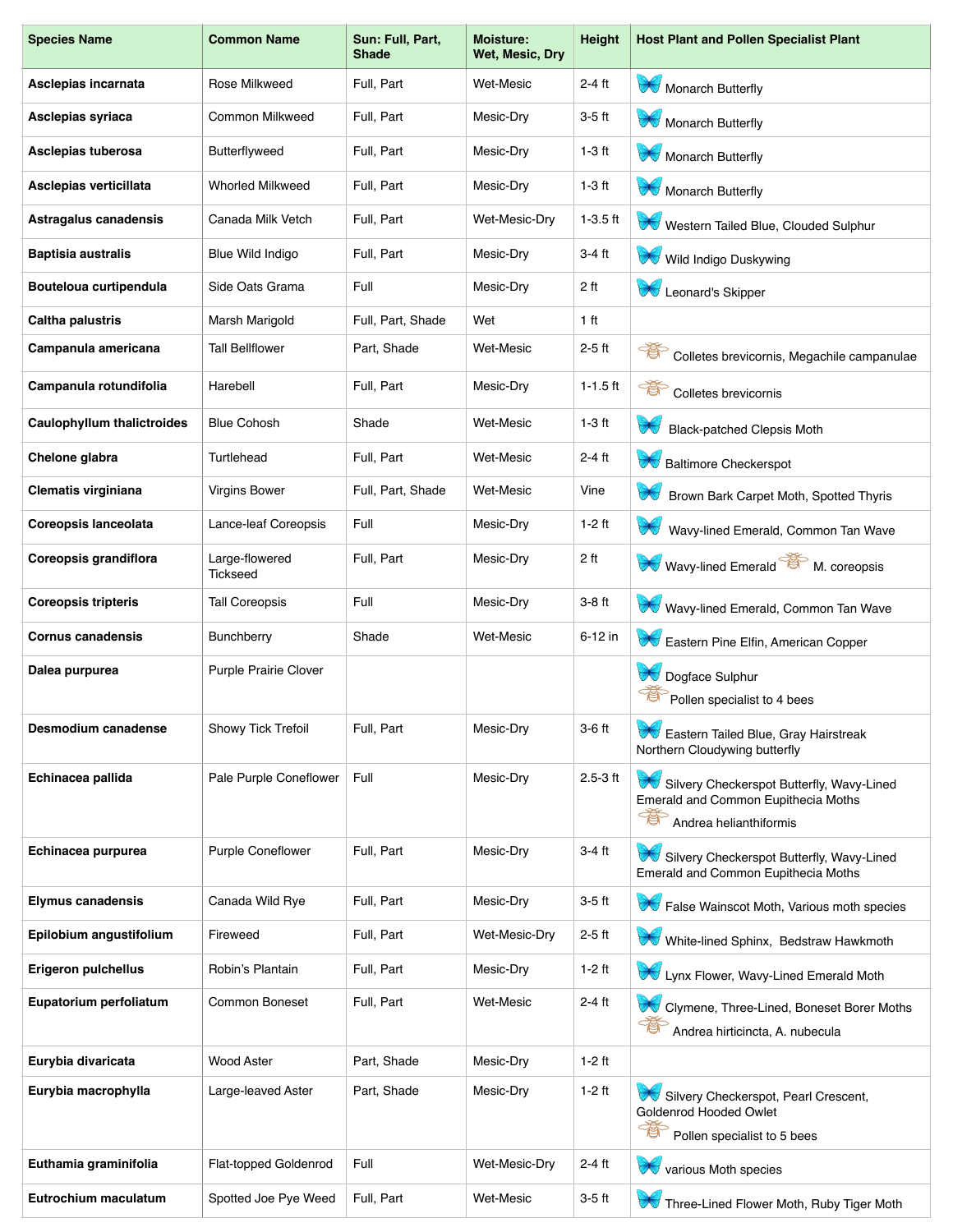| <b>Species Name</b>            | <b>Common Name</b>              | Sun: Full, Part,<br><b>Shade</b> | <b>Moisture:</b><br>Wet, Mesic, Dry | <b>Height</b>   | <b>Host Plant and Pollen Specialist Plant</b>                                                |
|--------------------------------|---------------------------------|----------------------------------|-------------------------------------|-----------------|----------------------------------------------------------------------------------------------|
| Eutrochium purpureum           | Sweet Joe Pye Weed              | Part, Shade                      | <b>Wet-Mesic</b>                    | 3-7 ft          | Ruby Tiger Moth, Three-Lined Flower Moth                                                     |
| Fragaria virginica             | <b>Wild Strawberry</b>          | Full, Part                       | Mesic-Dry                           | $3-6$<br>inches | Grizzled Skipper, Gray Hairstreak                                                            |
| Geranium maculatum             | <b>Wild Geranium</b>            | Part, Shade                      | Mesic-Dry                           | $1-3$ ft        | White-Marked Tussock, Bridled Arches Moth<br>春<br>Andrea distans                             |
| Geum triflorum                 | <b>Prairie Smoke</b>            | Full, Part, Shade                | Mesic-Dry                           | $0.5 - 1$ ft    |                                                                                              |
| Helenium autumnale             | Helen's Flower                  | Full, Part                       | <b>Wet-Mesic</b>                    | $3-5$ ft        | Dainty Sulphur, Silvery Checkerspot Butterfly                                                |
| <b>Helianthus divaricatus</b>  | <b>Woodland Sunflower</b>       | Part, Shade                      | Mesic-Dry                           | $2.6$ ft        |                                                                                              |
| <b>Helianthus giganteus</b>    | <b>Giant Sunflower</b>          | Full                             | <b>Wet-Mesic</b>                    | 4-10 ft         | 管<br>Pollen specialist to 6 bees                                                             |
| Helianthus maximiliani         | <b>Maximilian Sunflower</b>     | Full                             | Mesic-Dry                           | 3-8 ft          | Silvery checkerspot<br>Pollen specialist to 5 bees                                           |
| <b>Heliopsis helianthoides</b> | <b>Sweet Oxeye</b>              | Full, Part                       | Wet-Mesic-Drv                       | 3-5 ft          | Silvery Checkerspot, Painted Lady Butterfly,<br><b>Rigid Sunflower Borer Moth</b>            |
| Heuchera richardsonii          | Prairie Alumroot                | Full. Part                       | Wet-Mesic-Dry                       | 2 ft            | Colletes aestivalis                                                                          |
| Hierochloe odorata             | Sweetgrass                      | Full, Part                       | Wet-Mesic                           | $1-3$ ft        |                                                                                              |
| Hydrophyllum virginianum       | Virginia Waterleaf              | Part, Shade                      | Wet-Mesic-Dry                       | $0.5 - 1$ ft    | 薈<br>Andrea geranii                                                                          |
| Hypericum pyramidatum          | Great St. John's Wort           | Full, Part                       | <b>Wet-Mesic</b>                    | 3-6 ft          | Black Arches, Gray Half-Spot Moth                                                            |
| <b>Hystrix patula</b>          | <b>Bottlebrush Grass</b>        | Part, Shade                      | Mesic-Dry                           | 2-4 ft          |                                                                                              |
| Iris versicolor                | Northern Blue Flag Iris         | Full, Part                       | Wet-Mesic                           | $2-3$ ft        |                                                                                              |
| Koeleria macrantha             | Junegrass                       | Full                             | Mesic-Dry                           | 2 <sub>ft</sub> | Leafhoppers: Auridius helvus and Rosenus cruciatus                                           |
| Liatris aspera                 | Rough Blazingstar               | Full, Part                       | Mesic-Dry                           | 2-3 ft          | $\sqrt{3}$<br><b>Glorious Flower Moth</b>                                                    |
| Liatris cylindracea            | <b>Cylindrical Blazing Star</b> | Full                             | Mesic-Dry                           | 1-2 ft          | Glorious Flower Moth                                                                         |
| Liatris spicata                | Dense Blazing Star              | Full, Part                       | Wet-Mesic                           | $2-5$ ft        | Glorious Flower Moth                                                                         |
| Lilium michiganense            | Michigan Lily                   | Full, Part                       | Wet-Mesic                           | 3-5 ft          | V J<br><b>Burdock Borer Moth</b>                                                             |
| Lobelia cardinalis             | <b>Cardinal Flower</b>          | Full, Part                       | Wet-Mesic                           | 2-4 ft          |                                                                                              |
| Lobelia siphilitica            | Great Blue Lobelia              | Full, Part                       | <b>Wet-Mesic</b>                    | $2-4$ ft        |                                                                                              |
| Lupinus perennis               | <b>Wild Lupine</b>              | Full, Part                       | Mesic-Dry                           | 2 <sub>ft</sub> | Karner Blue, Frosted Elfin, Wild Indigo &<br>Perseus Duskywing, Orange Sulphur, Painted Lady |
| <b>Mentha arvensis</b>         | Wild Mint                       | Full, Part                       | Wet-Mesic                           | $1.2$ ft        | Summer Azure                                                                                 |
| Mertensia virginica            | Virginia Bluebells              | Part, Shade                      | <b>Wet-Mesic</b>                    | $1-2.5$ ft      |                                                                                              |
| <b>Mimulus ringens</b>         | Monkey Flower                   | Full, Part                       | Wet-Mesic                           | 2 ft            | Common Buckeye, Baltimore Checkerspot                                                        |
| Mitella diphylla               | <b>Bishop's Cap</b>             | Part, Shade                      | Mesic                               | 1 <sub>ft</sub> |                                                                                              |
| Monarda didyma                 | Oswego Tea Beebalm              | Full                             | Wet-Mesic                           | $2-3$ ft        | $\sqrt{2}$<br>Hermit Sphinx Moth, Gray Marvel                                                |
| Monarda fistulosa              | Wild Bergamot                   | Full, Part                       | Mesic-Dry                           | $2-4$ ft        | Hermit Sphinx, Snout, Gray Marvel Moths<br>Dufourea monardae                                 |
| Monarda punctata               | Dotted Beebalm                  | Full, Part                       | Mesic-Dry                           | $1-2$ ft        | Gray Marvel Raspberry Pyrausta, Snout Moth<br>Pollen specialist to 3 bees                    |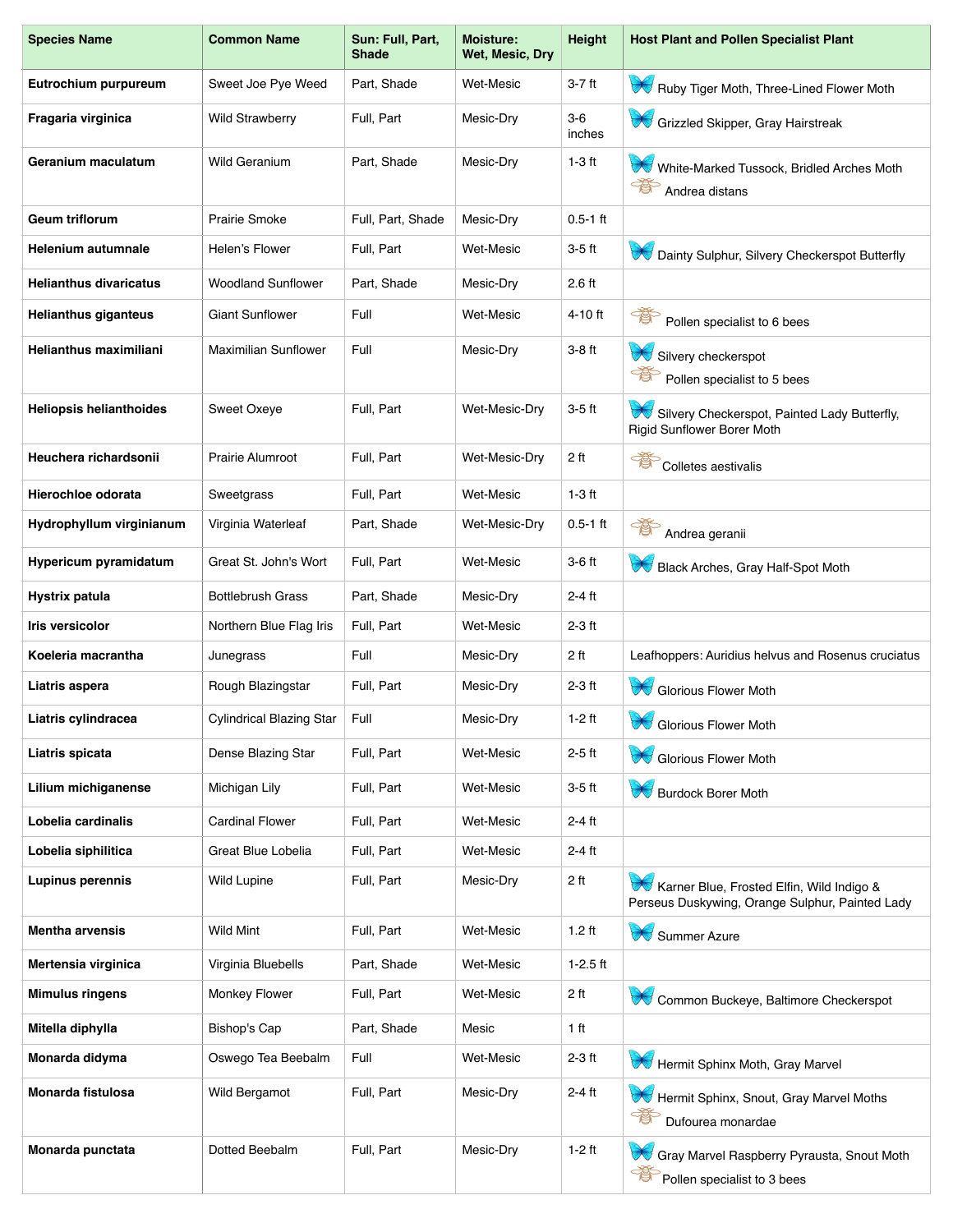| <b>Species Name</b>       | <b>Common Name</b>        | Sun: Full, Part,<br><b>Shade</b> | <b>Moisture:</b><br>Wet, Mesic,<br><b>Dry</b> | Height          | <b>Host Plant and Pollen Specialist Plant</b>                                                                         |
|---------------------------|---------------------------|----------------------------------|-----------------------------------------------|-----------------|-----------------------------------------------------------------------------------------------------------------------|
| Oenothera biennis         | <b>Evening Primrose</b>   | Full, Part                       | Mesic-Drv                                     | $3-5$ ft        | Primrose Moth, Pearly Wood Nymph, Grape<br>Leaffolder Moth, White-Lined Sphinx<br>春<br>Anthedonia compta              |
| Oenothera fruticosa       | <b>Prairie Sundrops</b>   | Full. Part                       | Mesic                                         | $1-2$ ft        | Momphid moths<br>Lasioglossum oenotherae                                                                              |
| Panicum virgatum          | <b>Switch Grass</b>       | Full. Part                       | Wet-Mesic-Dry                                 | $3-4$ ft        | Skippers: Tawny-edge, Delaware, Leonard's,<br>Indian, Hobomok, Northern Broken-Dash                                   |
| Packera paupercula        | <b>Balsam Ragwort</b>     | Full, Part                       | Mesic-Dry                                     | 1 <sub>ft</sub> | Canadian Agonopterix moth,<br><b>CAS</b><br>春<br>Andrena gardineri                                                    |
| Penstemon digitalis       | Foxglove Beardtonque      | Full. Part                       | Mesic-Dry                                     | $2-3$ ft        | $\sqrt{2}$<br><b>Baltimore Checkerspot</b><br>春<br>Osmia distincta                                                    |
| <b>Penstemon hirsutus</b> | Hairy Beardtongue         | Full, Part, Shade                | Mesic-Dry                                     | $1-2$ ft        | <b>CARD</b><br><b>Baltimore Checkerspot</b>                                                                           |
| Penstemon pallidus        | Pale Beardtongue          | Full, Part, Shade                | Mesic-Dry                                     | $1-2$ ft        | <b>DAT</b><br>Saunder's Sallow Moth<br>春<br>Osmia distincta                                                           |
| Phlox divaricata          | Wild Blue Phlox           | Shade                            | Mesic-Dry                                     | 1 ft            | Spotted Straw, Olive Arches moths                                                                                     |
| Physostegia virginiana    | <b>Obedient Plant</b>     | Full, Part                       | <b>Wet-Mesic</b>                              | 2-4 ft          |                                                                                                                       |
| Polemonium reptans        | Jacob's Ladder            | Full, Part, Shade                | Mesic-Dry                                     | $1-2$ ft        | 管<br>Andrena polemonii                                                                                                |
| Polygonatum biflorum      | Solomon's Seal            | Part, Shade                      | <b>Wet-Mesic</b>                              | $1-3$ ft        | <b>Black-patched Clepsis Moth</b><br>$\blacktriangledown$                                                             |
| Potentilla arguta         | <b>Tall Cinquefoil</b>    | Full, Part                       | Mesic-Dry                                     | $1-3$ ft        |                                                                                                                       |
| Podophyllum peltatum      | Mayapple                  | Part, Shade                      | Mesic                                         | $1-3$ ft        |                                                                                                                       |
| Pycnanthemum tenuifolium  | Slender Mountain Mint     | Full, Part                       | Mesic-Dry                                     | 2 ft            |                                                                                                                       |
| Pycnanthemum virginianum  | Mountain Mint             | Full, Part                       | Wet-Mesic                                     | $1-3$ ft        |                                                                                                                       |
| Ratibida pinnata          | Grey-headed<br>Coneflower | Full                             | Mesic-Dry                                     | $3-5$ ft        | Silvery Checkerspot Butterfly, Wavy-Lined<br>Emerald Moth, Common Eupithecia Moth<br>资<br>Andrena rudbeckiae          |
| Rudbeckia hirta           | Black-eyed Susan          | Full, Part                       | Wet-Mesic-Dry                                 | $1-2.5$ ft      | Silvery Checkerspot Butterfly, Common<br>Epithelia, Wavy-Lined & Southern Emerald<br>香<br>Pollen specialist to 8 bees |
| Rudbeckia laciniata       | Green-headed<br>Coneflowe | Part, Shade                      | Wet-Mesic                                     | $5-7$ ft        | Silvery Checkerspot Butterfly, Wavy-Lined<br>Emerald Moth, Common Eupithecia Moth                                     |
| Rudbeckia triloba         | Brown-eyed Susan          | Full, Part                       | Mesic                                         | $2-3$ ft        |                                                                                                                       |
| Sanguinaria canadensis    | Bloodroot                 | Shade                            | Mesic                                         | 1 ft            |                                                                                                                       |
| Schizachyrium scoparium   | Little Bluestem           | Full                             | Mesic-Dry                                     | $2-3$ ft        | Skippers: Dusted, Cobweb, Ottoe, Indian,<br><b>A</b><br>Swarthy, and the Crossline Skipper                            |
| Scutellaria lateriflora   | <b>Blue Skullcap</b>      | Full, Part                       | Wet-Mesic                                     | 2 <sub>ft</sub> | Prochoreutis inflatella Moth                                                                                          |
| Senna hebecarpa           | Wild Senna                | Full, Part                       | Wet-Mesic                                     | $3-5$ ft        | Orange Sulphur, Cloudless Sulphur,                                                                                    |
| Scrophularia marilandica  | Eastern Figwort           | Full, Part, Shade                |                                               |                 |                                                                                                                       |
| Silphium laciniatum       | <b>Compass Flower</b>     | Full, Part                       | Mesic-Dry                                     | 4-9 ft          |                                                                                                                       |
| Silphium perfoliatum      | Cup Plant                 | Full                             | Wet-Mesic                                     | 5-7 ft          |                                                                                                                       |
| Silphium terebinthinaceum | Prairie Dock              | Full, Part                       | Wet-Mesic-Dry                                 | 4-9 ft          |                                                                                                                       |